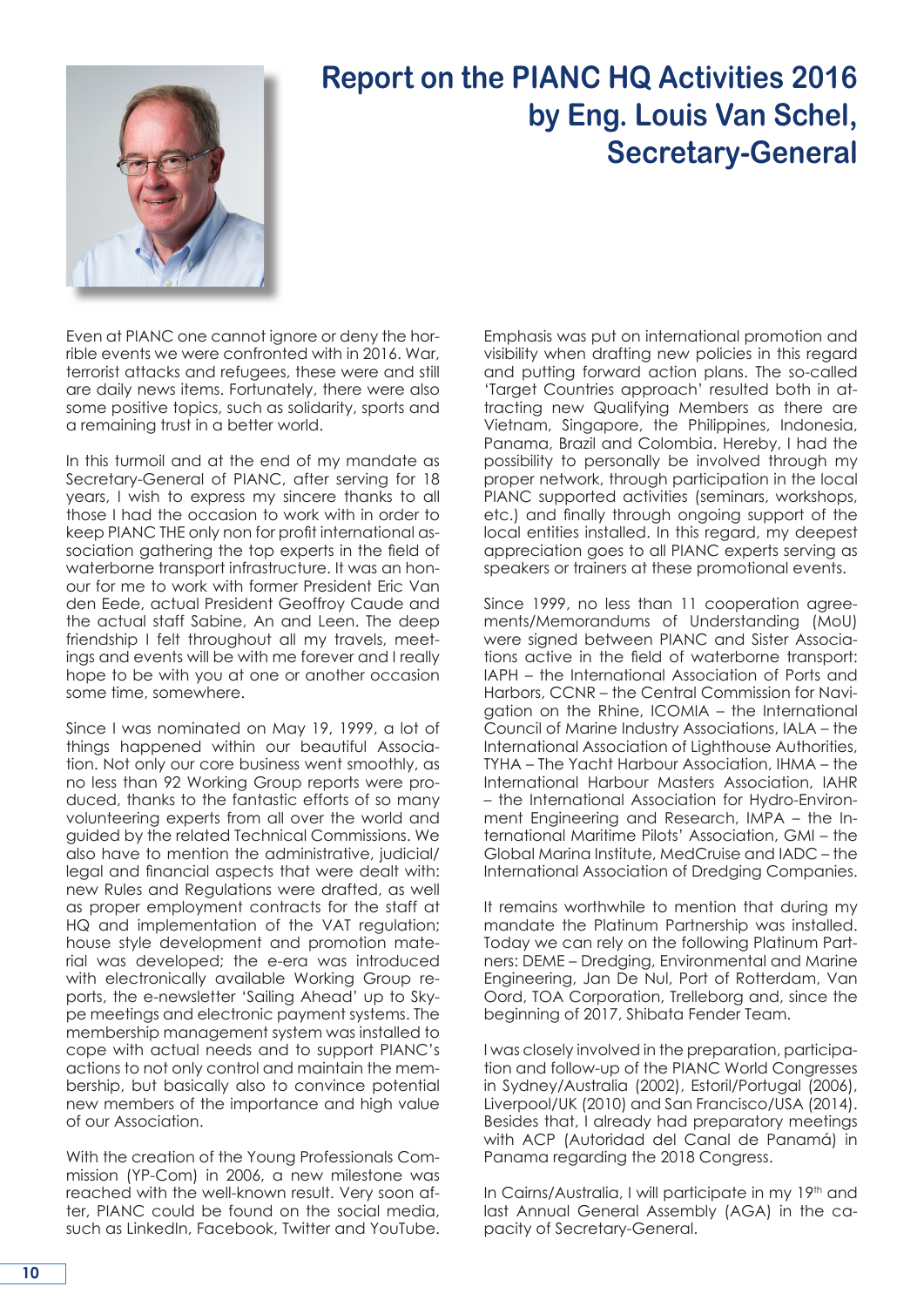Allow me also to express my deep appreciation for all the PIANC members for their everlasting trust and constructive support, both as ordinary member, Corporate Member and as Platinum Partner: we need you all to keep the PIANC family sailing ahead. Special thanks, therefore, to the members of the ExCom, Council and General Assembly; to the members of the Commissions and Working Groups; to all volunteers turning PIANC into the unique and widely appreciated organisation that we stand for.

Last but not least, I don't want to forget our IT support Marleen, our accountant Isabelle and several private companies delivering services and goods to our Association.

Dear readers, allow me to go through the year 2016 and the first 6 months of 2017.

As Secretary-General I was personally involved in the following activities and events:

In 2016, the following activities were undertaken abroad: the signing of an MoU with GMI in London/UK; the IOC/LOC meeting in Brasilia and Rio de Janeiro/Brazil; the YP-Com Seminar in Manila/ Philippines; the YP-Com gathering in Singapore, as well as the 1st PIANC Seminar in Kuala Lumpur/ Malaysia.

After these missions, PIANC HQ moved from the 11<sup>th</sup> to the 8<sup>th</sup> floor in the Ferraris Building!

The AGA in Bruges/Belgium was very well attended, despite the horrible attacks by extremists on Belgian targets earlier that year, which proves that we will continue to strive for a better world in the broad sense of the word.

But much more happened in the current of 2016 and the first months of 2017!

Drafting Working Group (WG) reports, the core business of our Association, resulted in 9 new reports: 5 of them by MarCom, 2 of them by InCom and 2 of them by RecCom. But looking at the status of the ongoing Working Groups, I can already inform you that over 10 reports are scheduled for 2017! Although the cost of a WG-report can easily exceed the membership fee, the income by selling these reports to non-members exceeded  $6,33,000,00$  in 2016!

As Secretary-General I am also responsible for the financial situation of PIANC and together with Fin-Com we care strongly about the membership of our Association: it is a permanent sorrow to keep the same level of membership through different actions, such as attracting new Qualifying Members (QM) (as from January 1, 2016 Indonesia and Singapore joined PIANC!), as well as bringing former QM 'back on board', such as Canada and Denmark. Moreover, HQ and PIANC representatives were very active in supporting new National Sections (see the Philippines and Colombia), by organising seminars in target countries (like in Malaysia and planned in Australasian countries, such as Papua New Guinea and Fiji) and by enhancing the visibility of PIANC through active participation in international events. Regarding the latter, I gladly refer to the PIANC-led coalition in the framework of the COP 21 Conference in Paris: under the lead of PIANC no less than 10 partners and 29 supporters joined forces to set up an action plan for the coming years. In this framework, a major conference was organised in Brussels on March 27-28, 2017. But you can read much more on this in the message by the President, as well as in the related report of EnviCom. I want to express my sincere thanks to Jan Brooke as external expert for her still ongoing highly professional contribution in this reaard.

Ongoing as well is the preparation of the next PIANC-SMART Rivers Conference in the USA in September later this year, as well as, of course, the preparation of the 34<sup>th</sup> PIANC World Congress in Panama (2018). In this regard I took part in the preparatory meetings with the LOC (Local Organising Committee) and the SC (Scientific Committee), which were held in Panama in October 2016. I invite you all to visit the related website and to make sure the dates are kept in your agenda!

But the major event in 2016 was the PIANC-COPEDEC IX Conference in Rio de Janeiro, Brazil (October 16-21, 2016) with 452 participants from 37 countries. Some 54 fellows were appointed to receive financial support thanks to the generous contribution of some of our National Sections: sincere thanks once more in the name of those fellows! A smoothly organised event deserves our sincere congratulations and especially ANTAQ and GAP (the Professional Congress Organiser) were outstanding! The meeting between PIANC, ECLAC and ANTAQ in the framework of this Conference was also a great success and formed the basis of future action in the field of inland navigation solutions for South America.

Finally, I want to mention the availability of a lot web-supported data. Besides the PIANC dictionary, the extension of the databases dealing with major waterborne related infrastructure and training opportunities is emphasised.

Dear readers, dear PIANC colleagues, allow me at the end of this report to sincerely wish all the best to my successor Geert Van Cappellen, who already was presented to you at the AGA in Bruges: I am convinced that Geert will do a tremendous job as I have known him for several years as a hard working no-nonsense expert with a strong feeling for human relations. Geert, all the best and good luck with your appointment as Secretary-General of this most interesting Association, or should I call it the most fantastic family?

Dear all, enjoy reading the 2016 Yearbook!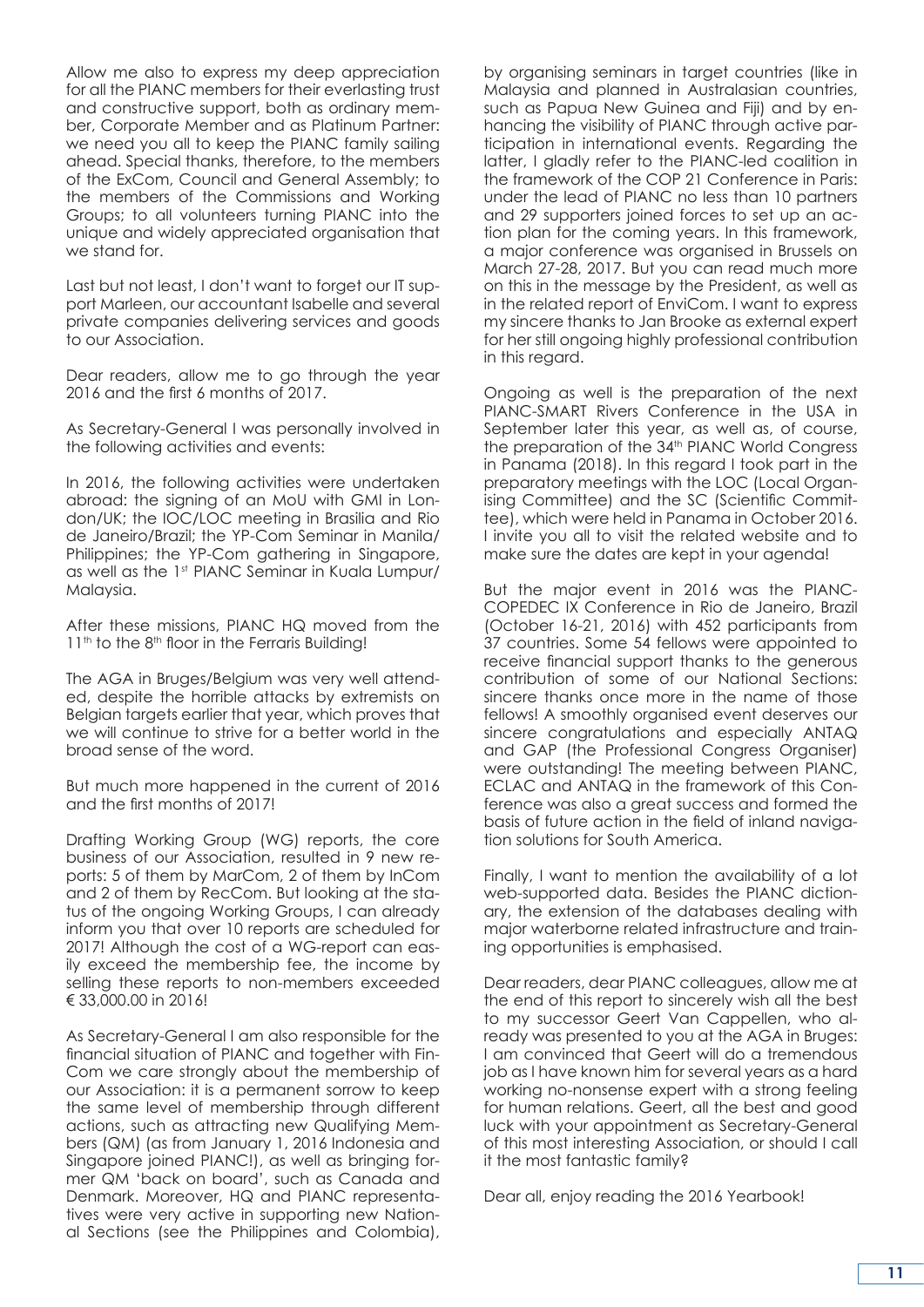## **Rapport des activités du secrétariat général de PIANC en 2016 par Ir. Civ. Louis Van Schel, Secrétaire Général**

*Même au sein de PIANC on ne peut pas négliger ou nier les événements horribles auxquels nous nous sommes trouvés confrontés en 2016. Guerres, attaques terroristes et réfugiés ont fait partie et font toujours partie du lot quotidien des journaux actuels. Heureusement, il y avait aussi des nouvelles positives, sur le plan de la solidarité, des sports et d'une confiance permanente en un monde meilleur.* 

*Dans l'atmosphère de ces troubles et à la fin de mon mandat de secrétaire général de PIANC, après avoir servi durant 18 ans, j'aimerais exprimer ma sincère reconnaissance envers tous ceux avec qui j'ai eu l'occasion de travailler, afin de maintenir PIANC comme l'unique association internationale sans but lucratif qui réunisse des experts hautement qualifiés dans le domaine des infrastructures du transport maritime et fluvial. C'était un grand honneur pour moi d'avoir pu travailler avec l'ancien président Eric Van den Eede, le président actuel Geoffroy Caude et avec le personnel actuel Sabine, An et Leen. La profonde amitié que j'ai sentie à travers tous mes voyages, réunions et événements restera toujours avec moi et j'espère vraiment pouvoir vous retrouver à telle ou telle occasion quelque part dans l'avenir.* 

*Depuis que j'ai été nommé le 19 mai 1999, beaucoup de choses se sont produites au sein de notre belle Association. Non seulement, notre cœur d'activité principale a été un effort de longue haleine puisque pas moins de 92 rapports de groupes de travail ont été publiés, grâce aux efforts fantastiques de tant d'experts volontaires venant de toutes parties du monde et guidés par les commissions techniques. Mais aussi les aspects administratifs, juridiques/légaux et financiers ont été régulièrement remis à jour: le nouveau Règlement Intérieur a été rédigé, ainsi que des contrats de travail pour le personnel du SG et la mise en place de la réglementation de la TVA; un style maison a été imprimé à nos outils de promotion; l'ère digitale a été introduite avec des rapports de groupes de travail électroniques, avec le bulletin d'information 'Sailing Ahead' sans parler des réunions Skype et des systèmes de paiement électroniques. Le système de gestion des adhésions a été installé pour répondre aux besoins actuels et soutenir les actions de PIANC, non seulement pour vérifier et pour gérer les adhésions, mais aussi pour convaincre les nouveaux membres potentiels de l'importance et de la haute valeur de notre Association.* 

*Avec la création de la Commission des Jeunes Professionnels (YP-Com) en 2006, une nouvelle étape a été franchie avec le résultat bien connu. Un peu plus tard, PIANC se trouvait sur les médias sociaux, comme LinkedIn, Facebook, Twitter et YouTube. L'accent était mis sur la promotion et la visibilité*  *internationales en rédigeant des nouvelles politiques à cet égard et en présentant de nouveaux plans d'action. L' approche des pays cibles' a abouti, entre autres, à attirer de nouveaux membres qualifiés, comme, par exemple, le Vietnam, le Singapour, les Philippines, l'Indonésie, le Panama, le Brésil et la Colombie. A cet égard, j'ai eu la possibilité d'être impliqué personnellement par le biais de mon propre réseau, de la participation à des activités locales soutenues par PIANC (des séminaires, des ateliers, etc.) et finalement par le biais du soutien continu des entités locales établies. Sur ce point, je voudrais exprimer ma profonde gratitude à l'égard de tous les experts de PIANC, conférenciers ou instructeurs lors de ces événements promotionnels.* 

*Depuis 1999, pas moins de 11 accords de coopération/protocoles d'entente ont été signés entre PIANC et des associations sœur actives dans le domaine du transport maritime et fluvial: l'IAPH (l'Association Internationale des ports), la CCNR (la Commission Centrale pour la Navigation sur le Rhin), ICOMIA (Le Conseil International des industries de la plaisance), l'AISM (l'Association Internationale de Signalisation Maritime), TYHA (l'Association Internationale des Ports de Grande Plaisance), l'IHMA (l'Association Internationale des Commandants de Ports), l'IAHR (l'Association internationale d'Ingénierie et de Recherche sur l'Hydro-Environnement), l'IMPA (l'Association Internationale des Pilotes Maritimes), GMI (l'Institut Mondial des Marinas), MedCruise (l'Association Méditerranéenne des Ports de Croisière) et l'IADC (l'Association Internationale des Entreprises de Dragages).* 

*Il reste intéressant à mentionner que pendant mes mandats, le mécénat 'platinum' a été établi. A l'heure actuelle, nous pouvons compter sur les mécènes suivants: DEME (Dredging, Environmental and Marine Engineering), Jan De Nul, le port de Rotterdam, Van Oord, la société TOA, Trelleborg et, depuis le début de 2017, Shibata Fender Team.* 

*J'ai été impliqué de près dans la préparation, la participation et le suivi des Congrès Mondiaux de PIANC à Sydney en Australie (2002), à Estoril au Portugal (2006), à Liverpool au Royaume-Uni (2010) et à San Francisco aux Etats-Unis (2014). En outre, j'ai déjà participé à plusieurs réunions préparatoires avec ACP (Autorité du Canal de Panamá) au Panama pour le Congrès de 2018.*

*A Cairns en Australie, je participerai à ma 19ème et dernière Assemblée Générale Annuelle (AGA) en tant que secrétaire général.* 

*Permettez-moi aussi d'exprimer ma profonde gratitude à l'égard de tous les membres de PIANC pour*